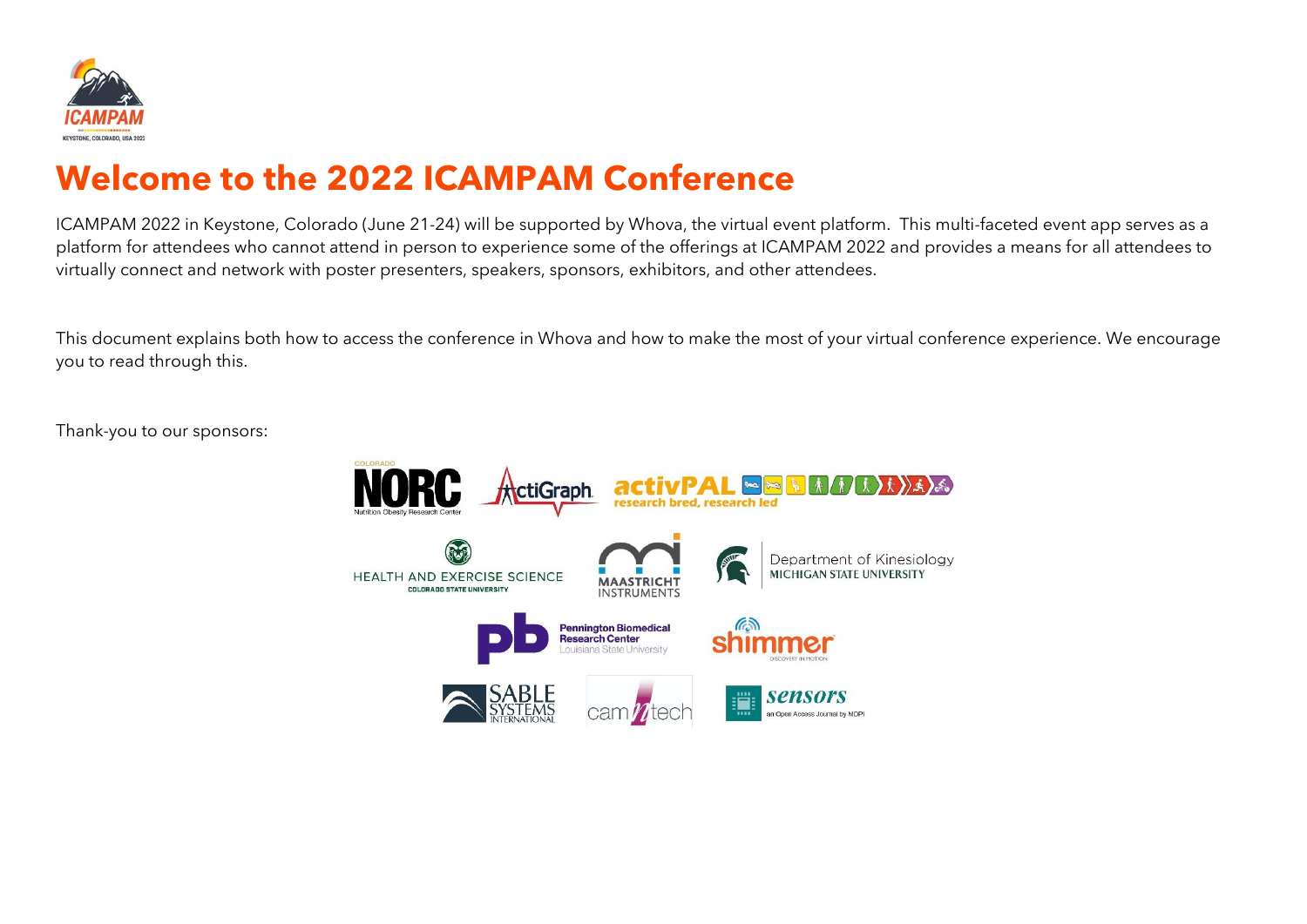

# **What to expect from the 2022 ICAMPAM Conference**

## **Please be sure to use the email address you used to register for the ICAMPAM Conference.**

## **Web App & Mobile App**

At 10:00am MDT on June 20<sup>th</sup>, a button will appear on the <u>ICAMPAM Conference webpage</u> to access the Whova Conference platform. *\*The platform recommends using Chrome as your browser.*

You will need to use the email address with which you registered for ICAMPAM to access the ICAMPAM 2022 Whova site. If you already have a Whova profile with this email address enter this and password to gain access (you may need to use the 'Forgot your password' option).

If you have not used Whova before you will need to create a profile using the 'Sign up here' option.

Some of you may have used Whova before, creating a profile with a different email address. In this case we suggest that you create a new profile ('Sign up here' option) using the email address with which you registered for ICAMPAM.

If you need assistance with registering, please contact: **ismpb@podiumconferences.com**

#### Whova support: **support@whova.com**

You can also download the Whova App on your phone or tablet using the App Store.

# **GET IN EARLY AND ORIENT YOURSELF**

To take advantage of the Whova virtual experience, please be sure to create your account and take some time to "walk around" Whova in advance of the conference. Within Whova, you may:

- Access identified live events and recordings, pre-conference workshops, keynotes and posters
- Connect with fellow conference attendees and conference sponsors
- Participate in chat spaces, virtual meet ups, topic groups and access messages sent to you by other attendees

| Email    | Sign in using your Whova account                                         |  |
|----------|--------------------------------------------------------------------------|--|
|          | Enter email                                                              |  |
| Password |                                                                          |  |
|          | Enter password                                                           |  |
|          | Forgot your password?                                                    |  |
|          | Sign in                                                                  |  |
|          | Don't have an account? Sign up here<br>Whova Virtual Conference Platform |  |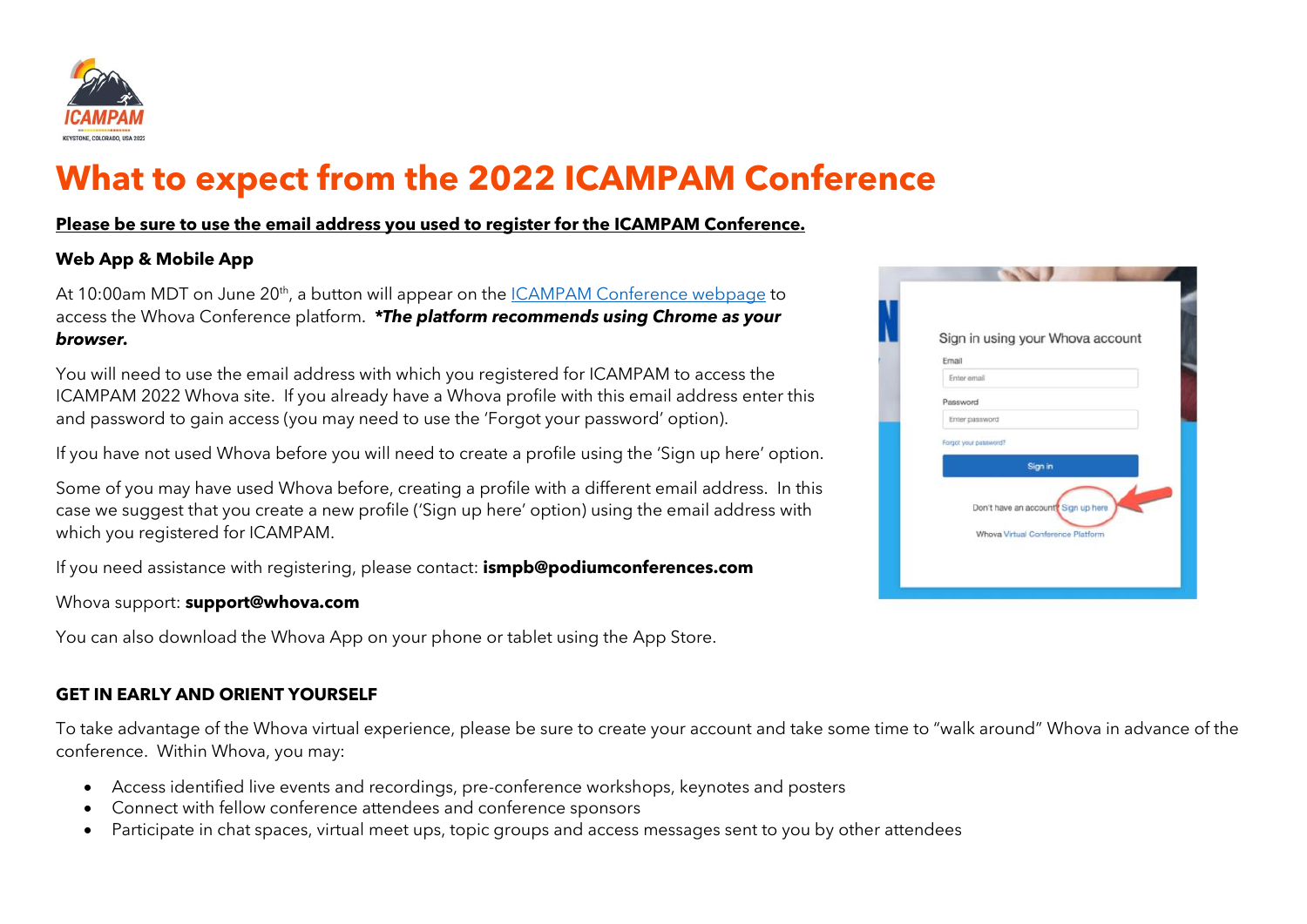## **Main Conference Lobby:**

Once you have logged in, you will first see the home page of the ICAMPAM Congress. From this space you can click on the various areas in the menu on the left to access sections of the conference.

Click on Agenda to see any sessions in the program.

Click on Attendees to view and message individuals directly.

Click on Community to enter chat spaces with other attendees.

Click on Sponsors to view and engage with the organizations supporting ICAMPAM this year.

Click on Posters to view all the 2022 ICAMPAM Poster Presentations.

Click on Messages to view your personal messages within the platform.



Please scroll down to find out more information on the virtual space.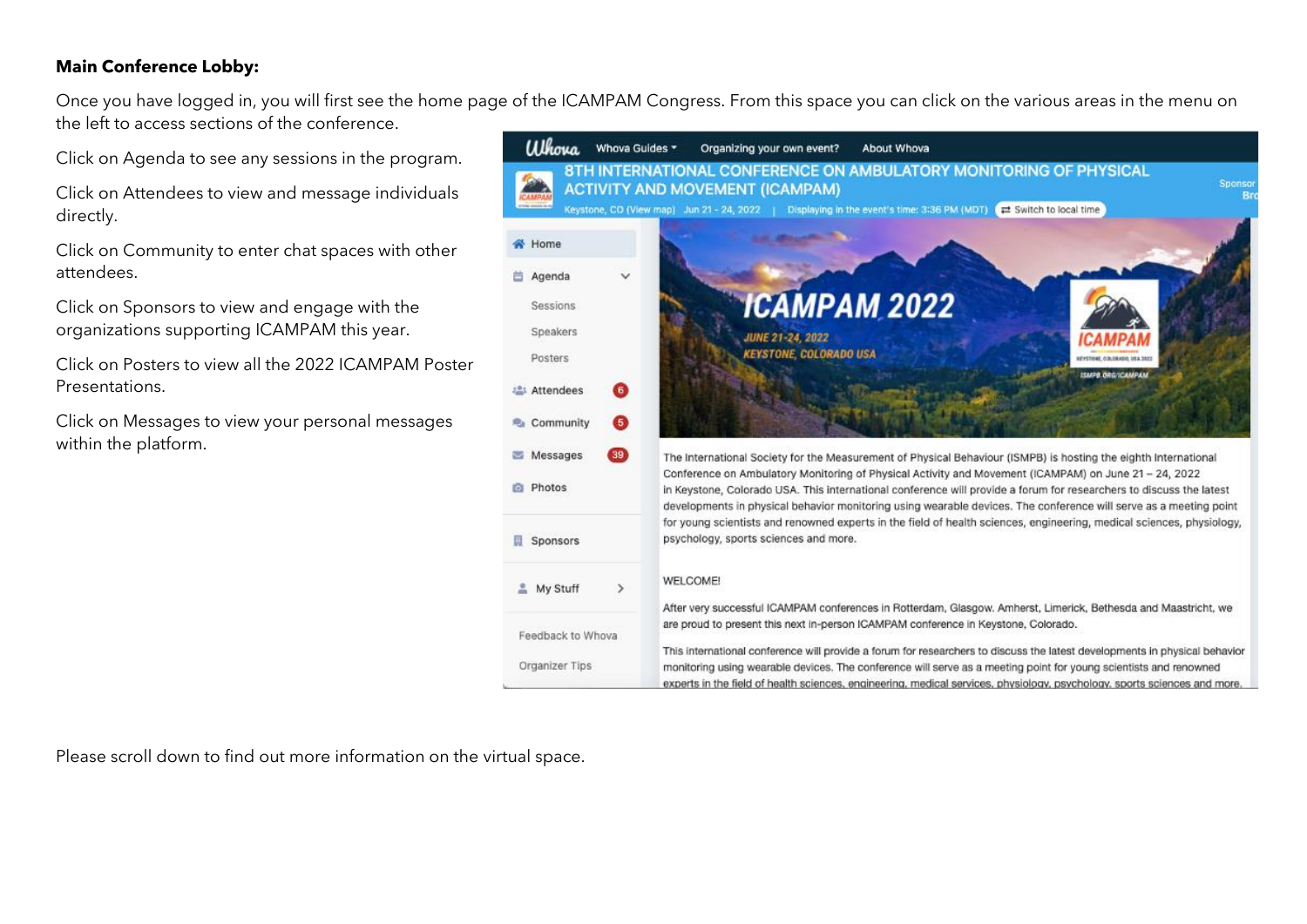### **Agenda:**

Within Agenda, you can scroll through each day and see the full program. As of June 20<sup>th</sup>, you can access all the ICAMPAM content on the Whova platform and use the chat spaces to engage with other attendees. Please note once you have logged into the platform, the times listed will either reflect the time zone you are in or the Conference's time zone (MDT) – you can switch between the two by clicking the Switch to local/event time button at the top of the page. All LIVE sessions are listed and available at their stated time only (with a recording for Keynote sessions to come later for on-demand watching).

To access a session, you navigate to Agenda, click the day, and scroll to the session you want. Ahead of any session, you can review the schedule and select those sessions you wish to add to your personal agenda, allowing you to highlight the parts of the program that are most important to you.

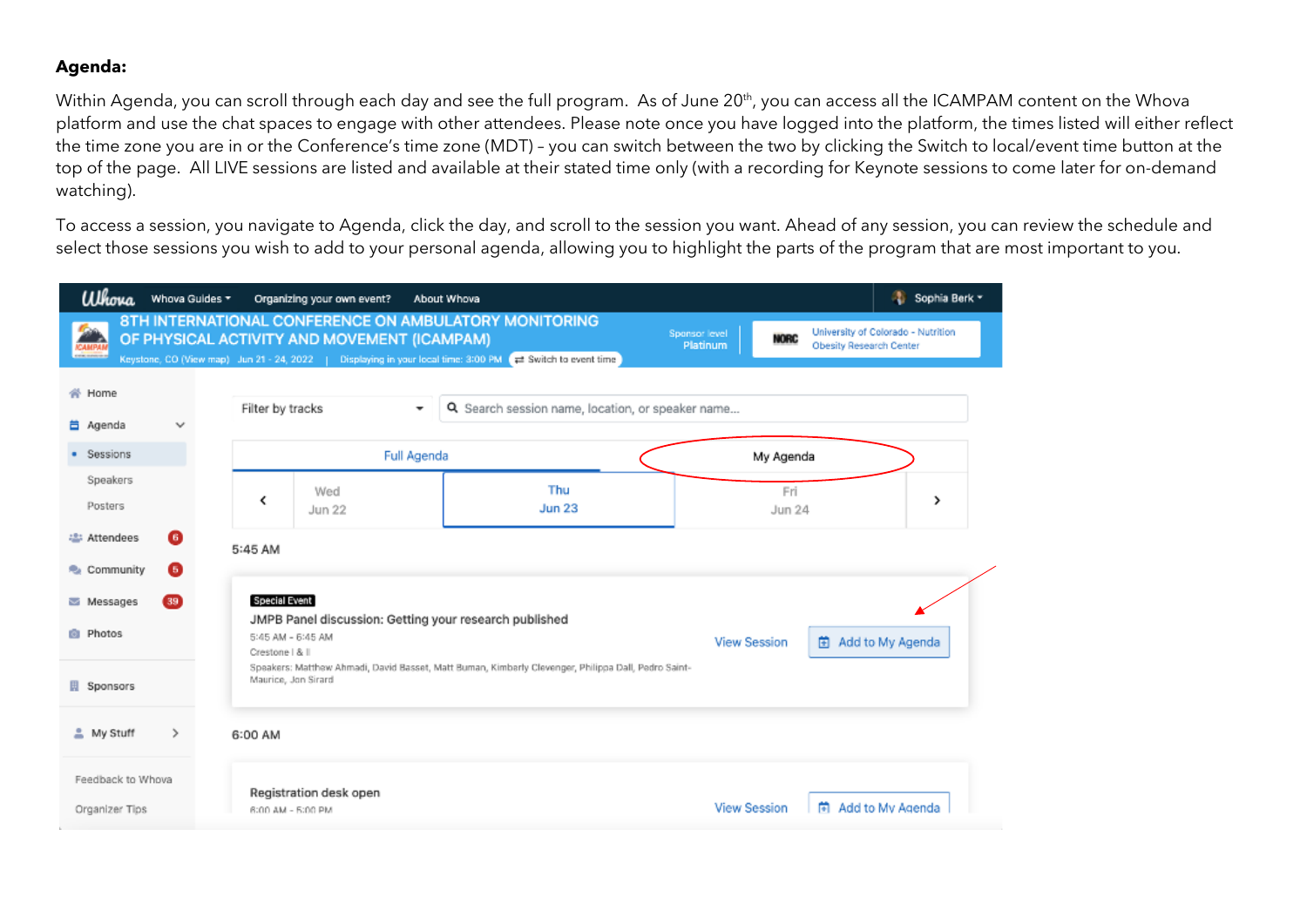# **Inside a Session:**

Click View Session to enter and watch the presentation. You can interact with other attendees in the Chat function as well as with speakers using the Session Q&A function on the right of the screen.

| Whova<br>Whova Guides                  | Organizing your own event?<br>About Whova                                                                                                                                                                                                                            |             | Sophia Berk -                                                        |
|----------------------------------------|----------------------------------------------------------------------------------------------------------------------------------------------------------------------------------------------------------------------------------------------------------------------|-------------|----------------------------------------------------------------------|
| <b>ICAMPAN</b><br><b>COM MORE IN B</b> | 8TH INTERNATIONAL CONFERENCE ON AMBULATORY MONITORING<br>Sponsor level<br>OF PHYSICAL ACTIVITY AND MOVEMENT (ICAMPAM)<br>Platinum<br>Keystone, CO (View map) Jun 21 - 24, 2022   Displaying in your local time: 3:31 PM<br>$\rightleftharpoons$ Switch to event time | <b>NORC</b> | University of Colorado - Nutrition<br><b>Obesity Research Center</b> |
| 帝 Home                                 | $\mapsto$ Show Agenda                                                                                                                                                                                                                                                | Q&A         | Community <sup>6</sup><br>Polls<br>Chat                              |
| 首 Agenda<br>$\checkmark$               |                                                                                                                                                                                                                                                                      | Questions   | Sort by -<br>Filter by -                                             |
| · Sessions                             | Alert: This stream may be empty or                                                                                                                                                                                                                                   |             |                                                                      |
| Speakers                               | showing other sessions.                                                                                                                                                                                                                                              |             |                                                                      |
| Posters                                | Wed. Jun 22, 2022, 7:30 AM - 9:00 AM                                                                                                                                                                                                                                 |             |                                                                      |
| ⊕<br>ㅎ Attendees                       | Please check back soon.                                                                                                                                                                                                                                              |             |                                                                      |
| <b>R</b> e Community<br>€              | Proceed anyway                                                                                                                                                                                                                                                       |             |                                                                      |
| 39<br>Messages                         |                                                                                                                                                                                                                                                                      |             |                                                                      |
| <b>B</b> Photos                        |                                                                                                                                                                                                                                                                      |             |                                                                      |
| Sponsors                               | Keynote Speakers<br>CO Likes                                                                                                                                                                                                                                         |             |                                                                      |
|                                        | Welcome & Hans Bussmann Lecture: Prof. I-Min Lee - Maximizing the                                                                                                                                                                                                    |             |                                                                      |
| $\rightarrow$<br>≗ My Stuff            | utility and comparability of accelerometer data from large-scale                                                                                                                                                                                                     |             |                                                                      |
|                                        | observational epidemiologic studies                                                                                                                                                                                                                                  |             | View as Attendee                                                     |
| Feedback to Whova                      | □ Wed. Jun 22, 2022<br>① 7:30 AM - 9:00 AM<br><b>Q</b> Shavano Peak<br>을 0 Attending                                                                                                                                                                                 |             | Ask a question                                                       |
| Organizer Tips                         | <b>@</b> 0 Questions                                                                                                                                                                                                                                                 |             |                                                                      |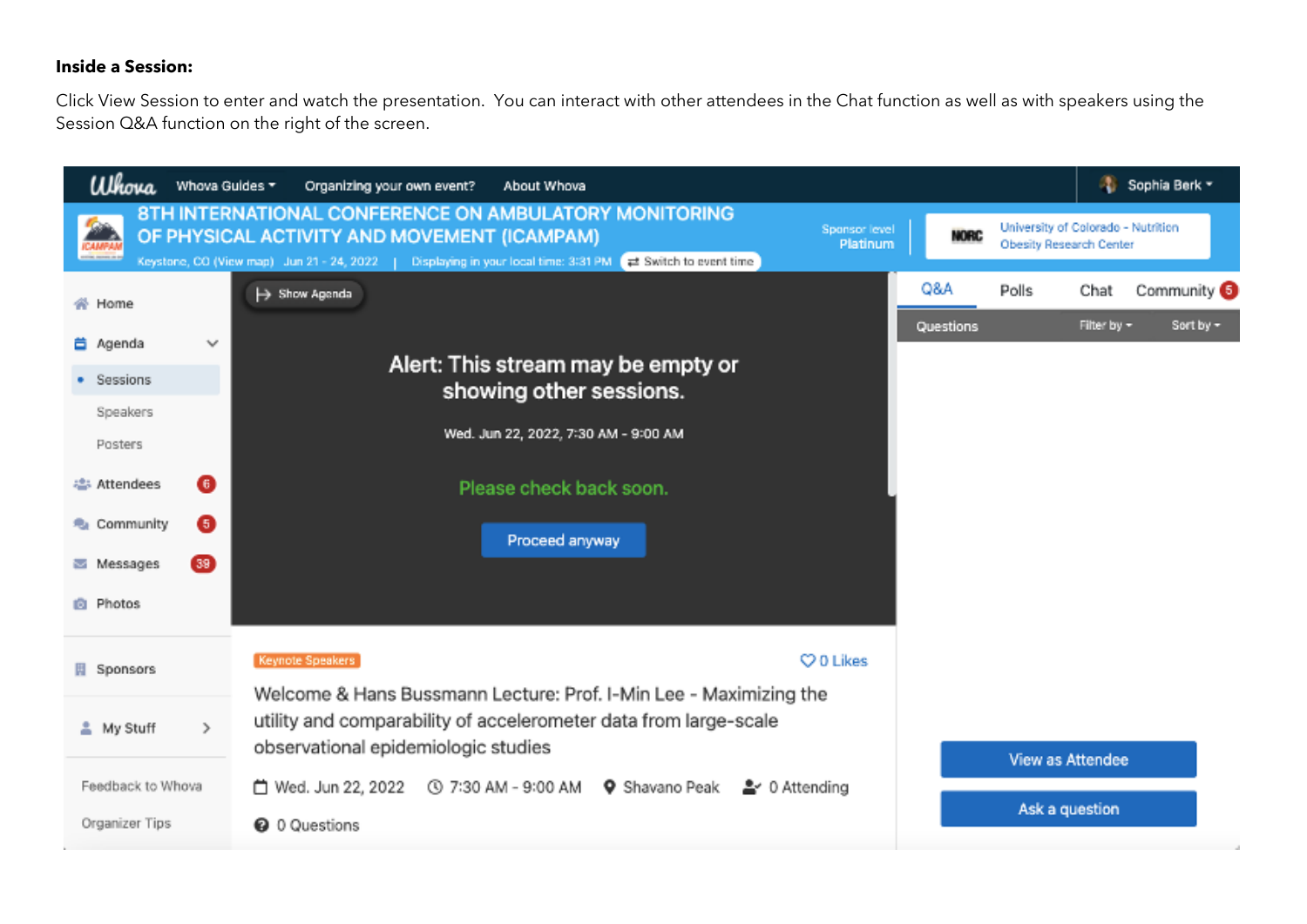#### **Inside a LIVE Whova Session:**

Q&A sessions that follow these presentations are live and provided WITHIN the Whova platform for attendees. You can view the sessions and click on the Session Q&A under Resources in the menu to ask questions. Use the Chat Box to communicate with other attendees.

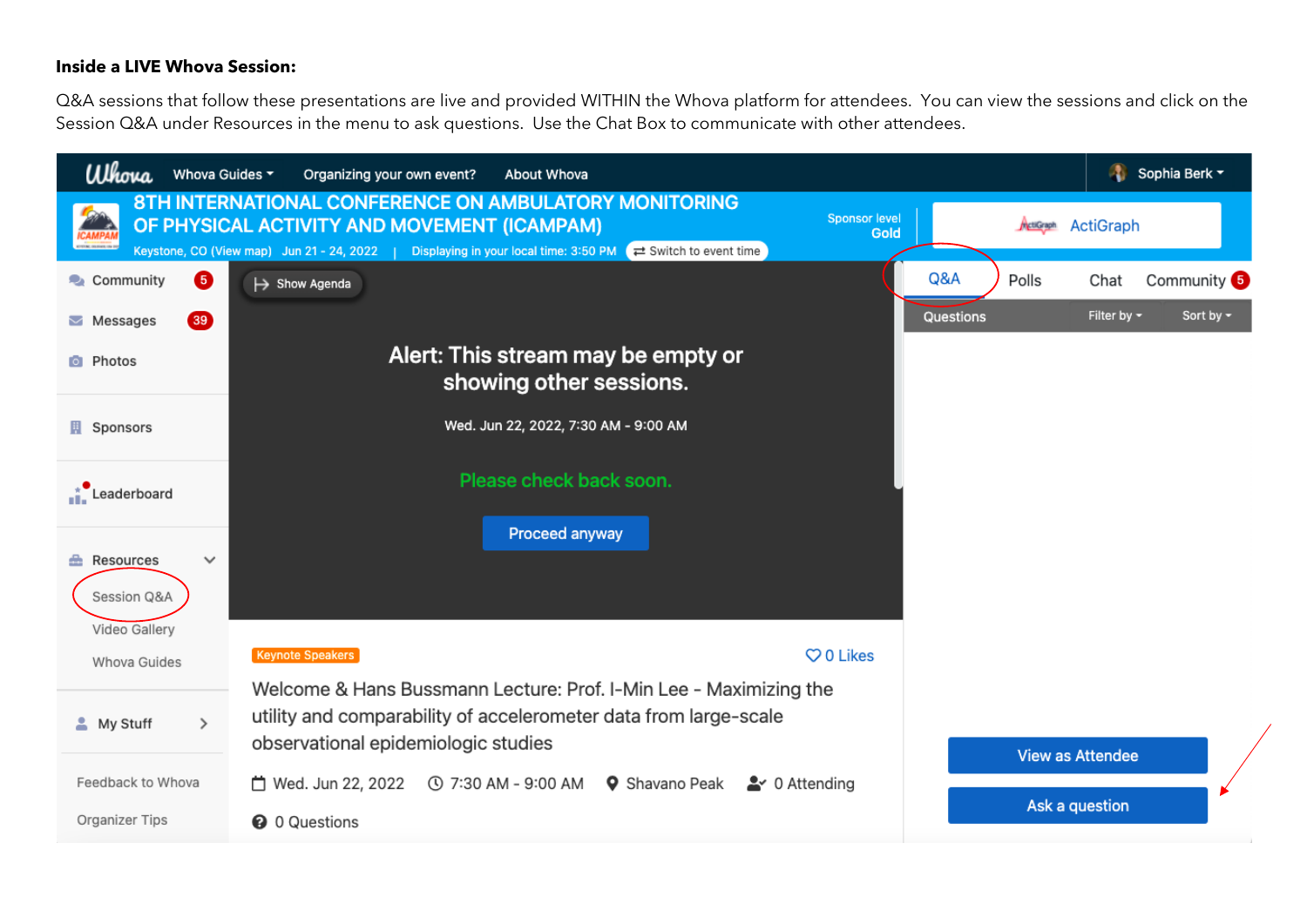#### **Attendees:**

You can view all attendees, send messages, and view profiles here. You can search for attendees and request a 1:1 video call with a specific individual through this section. ISMPB Poster presenters will be reaching out to invite key researchers to visit their poster. Please check your messages regularly throughout the conference.

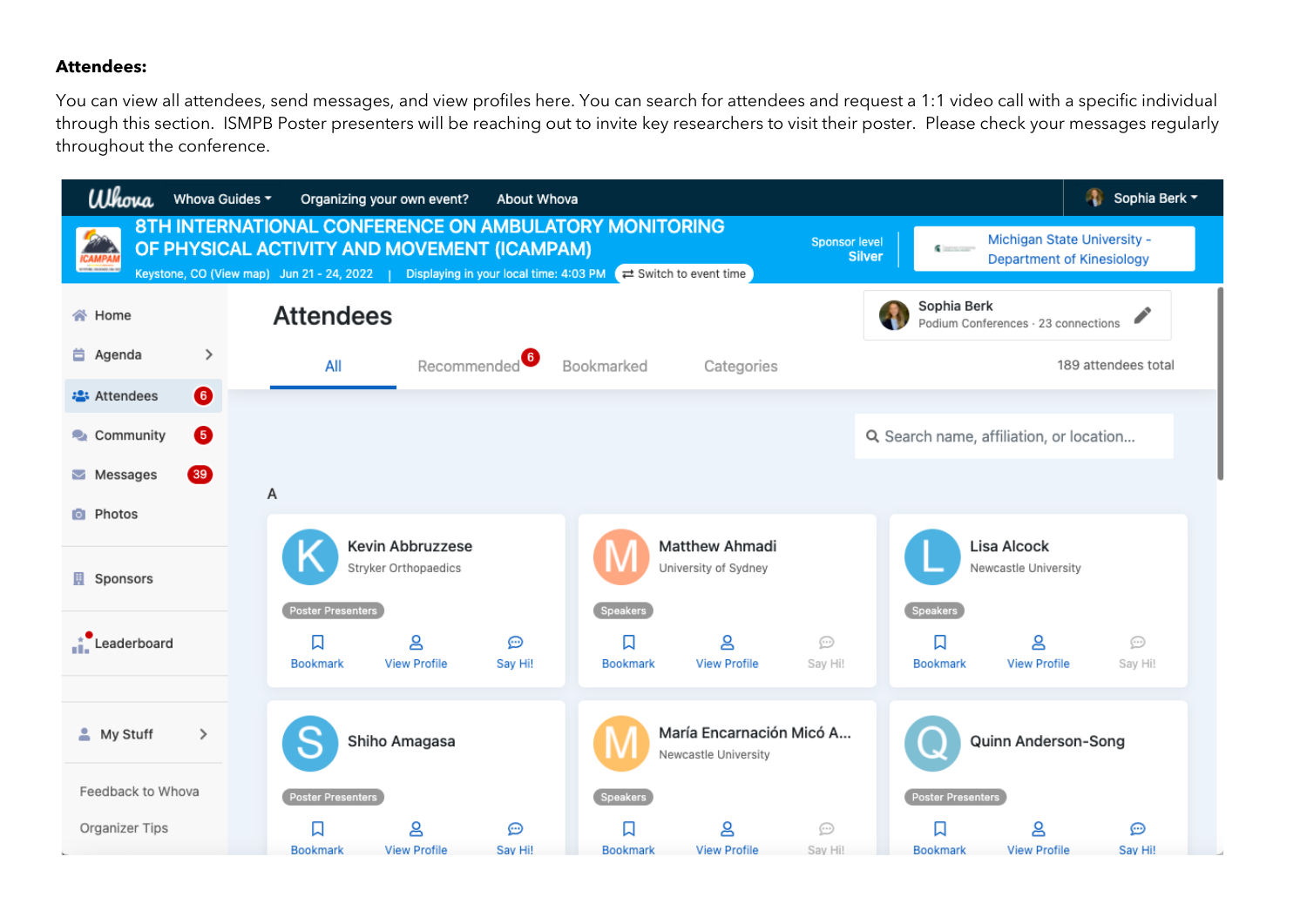#### **Community:**

The community section allows you to connect with others via chat spaces on specific topics, ideas, or areas of interest. Create a new topic group, suggest a meet up, share photos & connect. This is also where you can ask organizers questions during the conference.

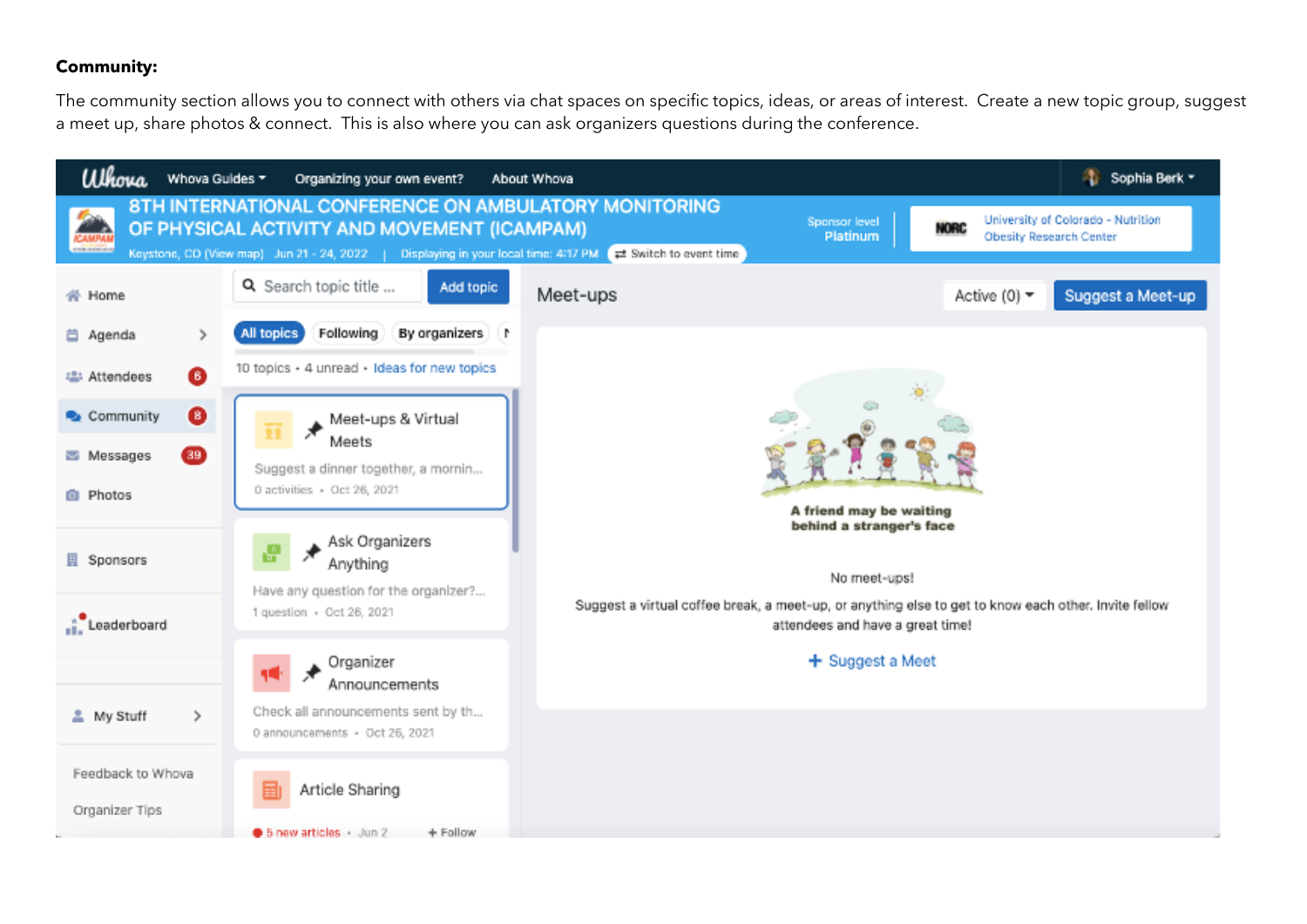### **Posters:**

The Whova poster hall lists all **70+** posters presenting at the 2022 ICAMPAM Conference. Upon entering the poster hall, you will see the posters listed starting with their type and a number. You can access all the poster information from June 20<sup>th</sup>, through the conference, and for the 90 days on-demand to follow. Feel free to reach out to the poster presenters via direct message to follow up on anything of interest. We encourage you to engage with others as much as possible for the best experience.

In-person posters are identified with a 'P-' before their number. These poster presenters will be available at their in-person poster booths on June 23<sup>rd</sup> from 4:00 PM – 6:00 PM (MDT). Poster numbers beginning with a 'VP-' indicate that the poster is only accessible virtually, and 'VPE-' means that the virtual poster presenter is in a European Time Zone.

If you wish to search for a specific keyword topic, click the drop-down box that says "All Posters" to view those posters grouped by one specific topic. You can also search for the presenter's name, any word from the title of the poster or poster number in the provided search box.